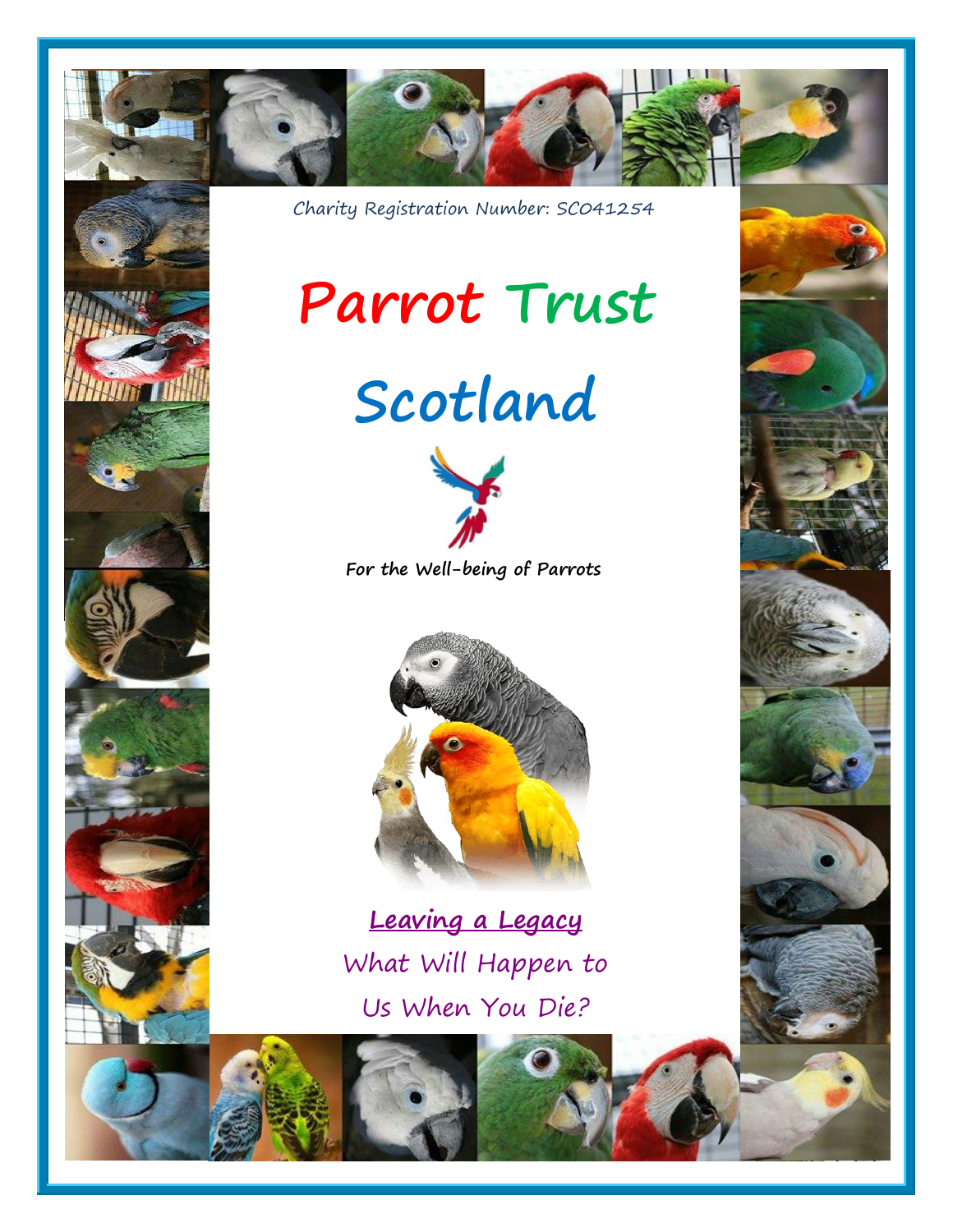## **LEAVING A LEGACY**

## **DO SOMETHING LIFE CHANGING**

#### **Leaving a gift in your Will to Parrot Trust Scotland is a promise to be there for parrots in need in the future.**

It's a gift from the heart that will change lives and help Parrot Trust Scotland continue to give vulnerable parrots a second chance in life.



#### **YOU WILL NEVER STOP CARING - NEITHER WILL WE**

A gift in your Will to Parrot Trust Scotland is an incredible way to celebrate your love of parrots and leave a lasting legacy for vulnerable parrots. You could even honour a loved one or pet by leaving a gift in their memory.

All of the parrots we care for and assist each year are looked after thanks to gifts and donations from parrot lovers like you, so every single gift makes a real difference.

By remembering Parrot Trust Scotland in your Will, you will be there for so many parrots in need of help, ensuring they get the second chance of happiness they deserve – now and for many years to come.

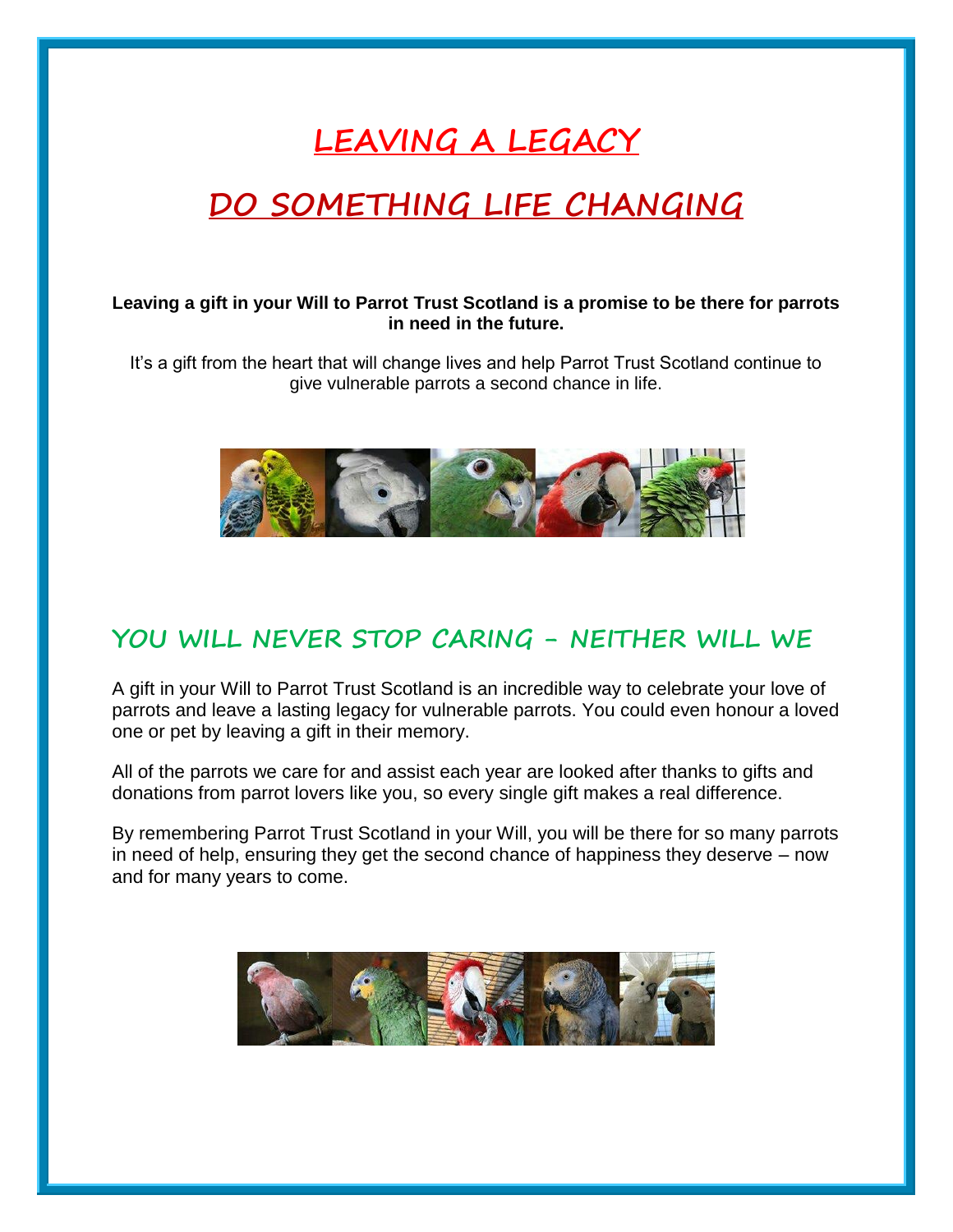### **HOW TO LEAVE YOUR LEGACY**

If you would like to leave a gift in your Will to our parrots, we strongly recommend that you speak to a solicitor to ensure that your wishes will be carried out as you intend.

You will need to take the following details with you:

- **Parrot Trust Scotland**
- **Registered address: McLennan Adam Davis Solicitors, 13 Alloway Place, Ayr, KA7 2AA**
- **Registered charity number: SC041254 (Scotland)**

An example of wording you could use:

*I leave my / X share (s) of my residuary estate for Parrot Trust Scotland (SC041254),* McLennan Adam Davis Solicitors, 13 Alloway Place, Ayr KA7 2AA *absolutely for its general charitable purposes and I declare that the receipt of the treasurer or other proper officer for the time being shall be a sufficient discharge to my executors.*



#### **WE ARE HERE TO HELP**

Leaving a gift in your Will to Parrot Trust Scotland is a very personal and important decision and we are here to help. Our charity solicitors can offer support and guidance about your gift and offer a Will writing service in exchange for a small donation to Parrot Trust Scotland, thereby ensuring your additional peace of mind that your wishes will be followed. You can contact our charity solicitors at [administrator@mad-law.co.uk](mailto:administrator@mad-law.co.uk)

If you have remembered the parrots at Parrot Trust Scotland in your Will, we would love to hear from you. Not only will this help us make plans for the future of Parrot Trust Scotland, it also means we can thank you properly for your support. Anything you tell us will be confidential and not legally binding.